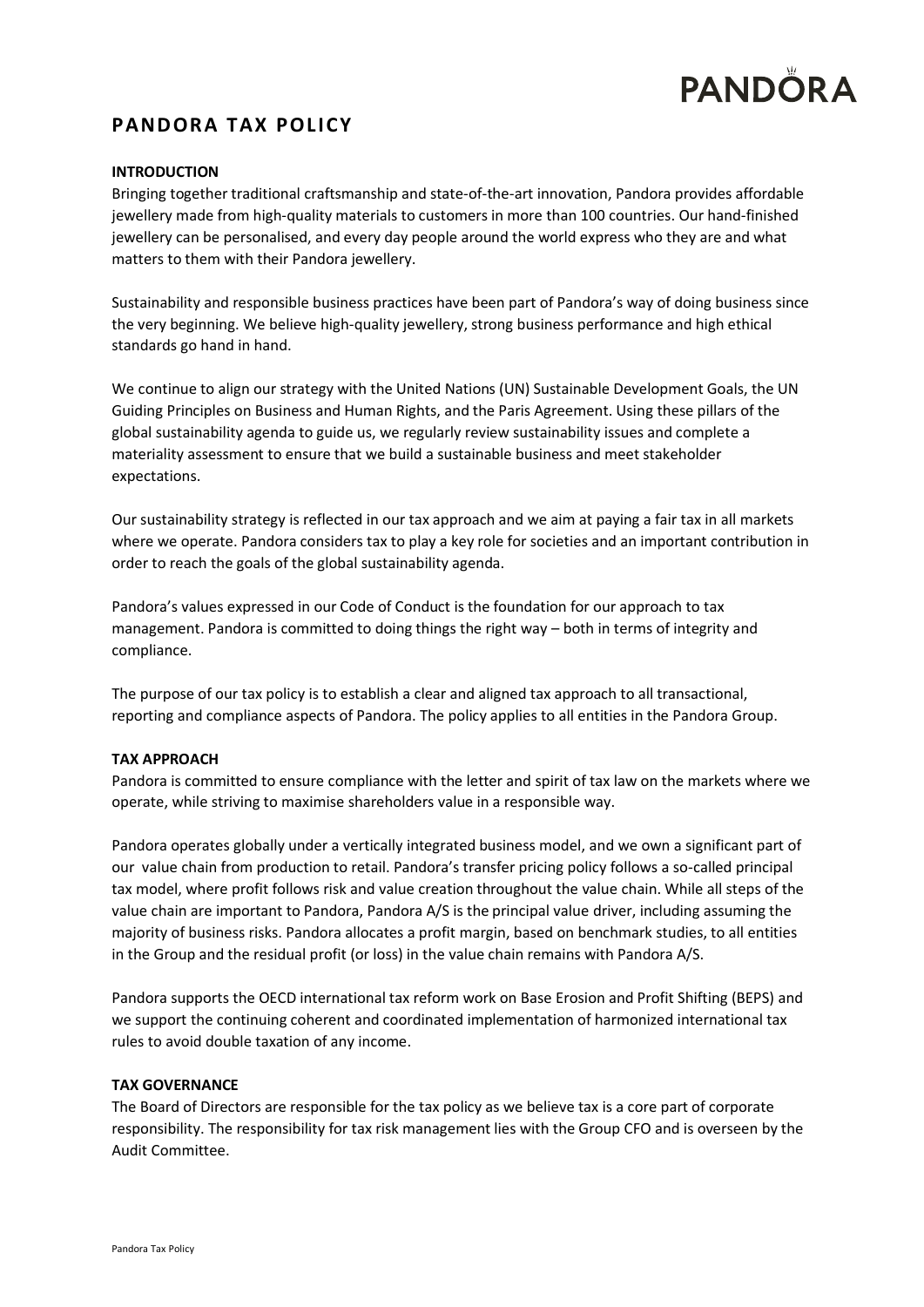

The Audit Committee will make an annual review of the tax policy to ensure clarity about Pandora's attitude to tax, significant tax strategies and handling of tax issues.

To execute on the daily tax operations Pandora has a specialised tax function that is part of the Group CFO organization. The tax function is organised as a global function to ensure we have a consistent and global tax strategy, tax policies and processes.

## **TAX RISK MANAGEMENT AND TAX PLANNING**

With a principal tax model, Pandora by nature has a significant number of intercompany transactions. All intercompany transactions are based on arm's length standard and therefore priced on a basis consistent with the way unrelated parties would have priced such transactions.

Pandora will only implement structures that are driven by commercial strategy and we will refrain from unnecessarily complex tax set-ups. This results in a simple and business aligned model which is well understood and based on in-depth analysis of the tax impact.

Where the tax impact is subject to interpretation, we leverage the expertise of external tax advisors when making tax decisions. We will only adopt tax positions that are "more likely than not" to be allowable under applicable tax law based on the external tax advice and our own assessment.

Pandora has established a Tax Control Framework (TCF) for corporate income taxes, customs, VAT and other indirect taxes, transfer pricing, tax accounting and withholding taxes. The TCF is established to ensure that processes and controls are in place and that these are effective and being followed in practice. The TCF is a dynamic tool which adapts to changes in the regulatory environment and expands and improves as more insight is gained.

## **TAX INCENTIVES**

Pandora will consider government sponsored tax incentives where appropriate and in line with our Code of Conduct to support economic development, transfer of knowledge, creation of employment and maintaining good corporate citizenship.

Thailand provides tax incentives to foreign companies that invest in Thailand under the so-called Board of Investments (BOI) scheme. Pandora's production facilities are located in Thailand and approximately 11,000 people are employed at Pandora's two facilities in the country. Our investments and business in Thailand are eligible for tax privileges under the BOI. The BOI privileges are temporary exemption for corporate income tax on in-house production and customs duties on import plus other non-tax privileges.

## **TAX HAVENS**

Pandora does not avoid taxes or exploit the lack of transparency and information exchange by operating in tax havens. We use the OECD definition of tax havens, and as of 31 December 2020 we have one company in the Pandora Group located in a tax haven (Panama). The company acts as the regional office for Latin America and provides services on behalf of Pandora A/S to our group entities in the region and receives an arm's length service fee for this activity.

## **TRANSPARENCY**

Pandora understands the need for more transparency by both taxpayers and tax administrations to rebuild trust in the global corporate tax system and to provide more clarity about Pandora's position on tax.